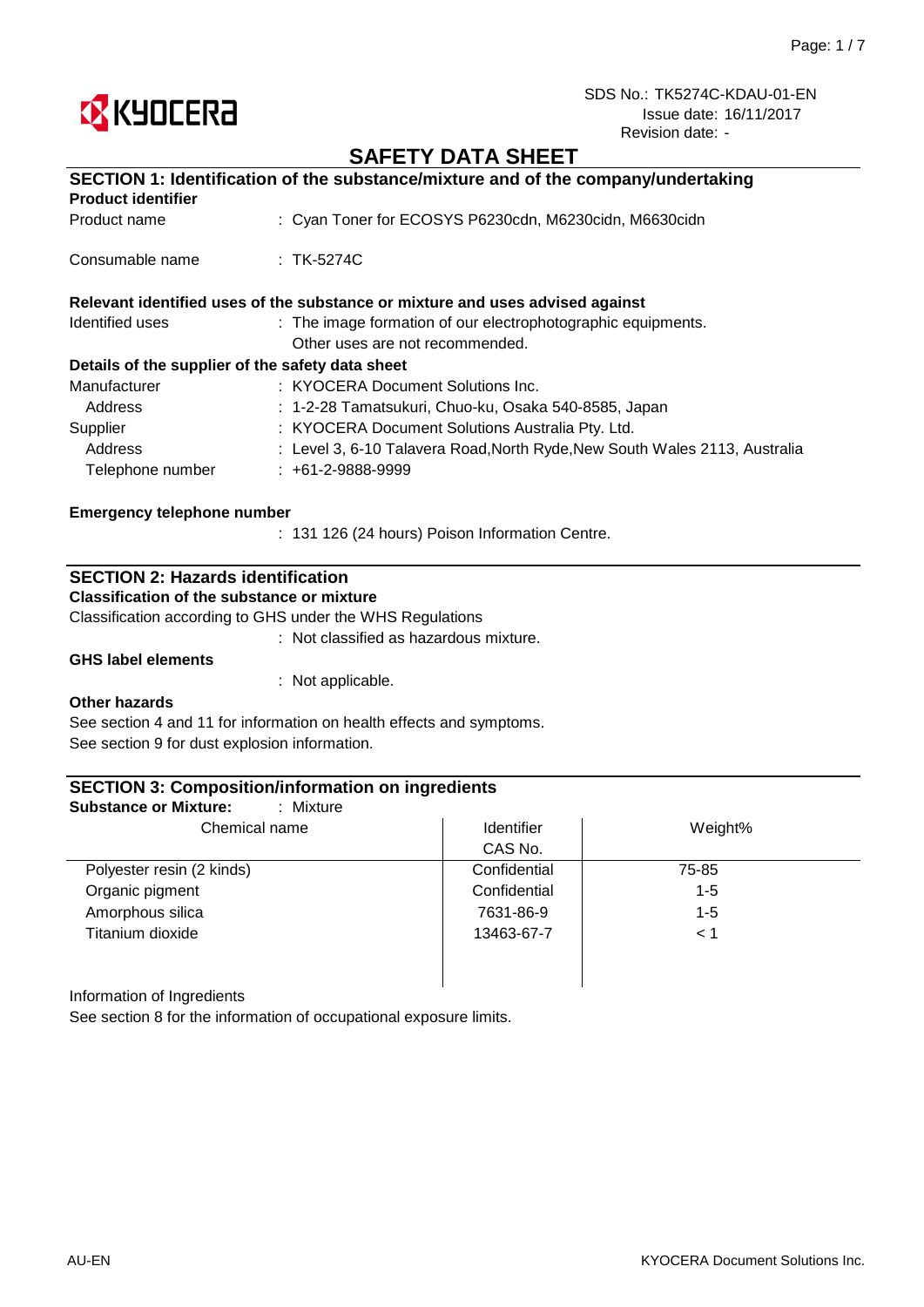



# **SAFETY DATA SHEET**

|  |  |  | <b>SECTION 4: First aid measures</b> |
|--|--|--|--------------------------------------|
|--|--|--|--------------------------------------|

| <b>Description of first aid measures</b>                                   |                                                                                                      |  |
|----------------------------------------------------------------------------|------------------------------------------------------------------------------------------------------|--|
| Inhalation                                                                 | : Remove from exposure to fresh air and gargle with plenty of water.                                 |  |
|                                                                            | Consult a doctor in case of such symptoms as coughing.                                               |  |
| <b>Skin Contact</b>                                                        | : Wash with soap and water.                                                                          |  |
| Eye Contact                                                                | : Flush with water immediately and see a doctor if irritating.                                       |  |
| Ingestion                                                                  | : Rinse out the mouth. Drink one or two glasses of water to dilute.                                  |  |
|                                                                            | Seek medical treatment if necessary.                                                                 |  |
|                                                                            | Most important symptoms and effects, both acute and delayed                                          |  |
| Potential health effects and symptoms                                      |                                                                                                      |  |
| Inhalation                                                                 | : Prolonged inhalation of excessive dusts may cause lung damage.                                     |  |
|                                                                            | Use of this product as intended does not result in prolonged inhalation of<br>excessive toner dusts. |  |
| Skin contact                                                               | : Unlikely to cause skin irritation.                                                                 |  |
| Eye contact                                                                | : May cause transient eye irritation.                                                                |  |
| Ingestion                                                                  | : Use of this product as intended does not result in ingestion.                                      |  |
| Indication of any immediate medical attention and special treatment needed |                                                                                                      |  |
| : No additional information available.                                     |                                                                                                      |  |

| <b>SECTION 5: Firefighting measures</b>               |                                                                                           |  |  |
|-------------------------------------------------------|-------------------------------------------------------------------------------------------|--|--|
| <b>Extinguishing media</b>                            |                                                                                           |  |  |
| Suitable extinguishing media                          | : Water spray, foam, powder, $CO2$ or dry chemical.                                       |  |  |
| Unsuitable extinguishing media                        | : None specified.                                                                         |  |  |
| Special hazards arising from the substance or mixture |                                                                                           |  |  |
| Hazardous combustion products                         | : Carbon dioxide. Carbon monoxide.                                                        |  |  |
| <b>Advice for firefighters</b>                        |                                                                                           |  |  |
| Fire-fighting procedures                              | : Pay attention not to blow away dust.                                                    |  |  |
|                                                       | Drain water off around and decrease the atmosphere temperature to<br>extinguish the fire. |  |  |
| Protective equipment for firefighters                 | : None specified.                                                                         |  |  |

## **SECTION 6: Accidental release measures**

**Personal precautions, protective equipment and emergency procedures**

: Avoid inhalation, ingestion, eye and skin contact in case of accidental release. Avoid formation of dust. Provide adequate ventilation.

#### **Environmental precautions**

: Do not allow to enter into surface water or drains.

#### **Methods and material for containment and cleaning up**

Method for cleaning up  $\qquad \qquad :$  Gather the released powder not to blow away and wipe up with a wet cloth.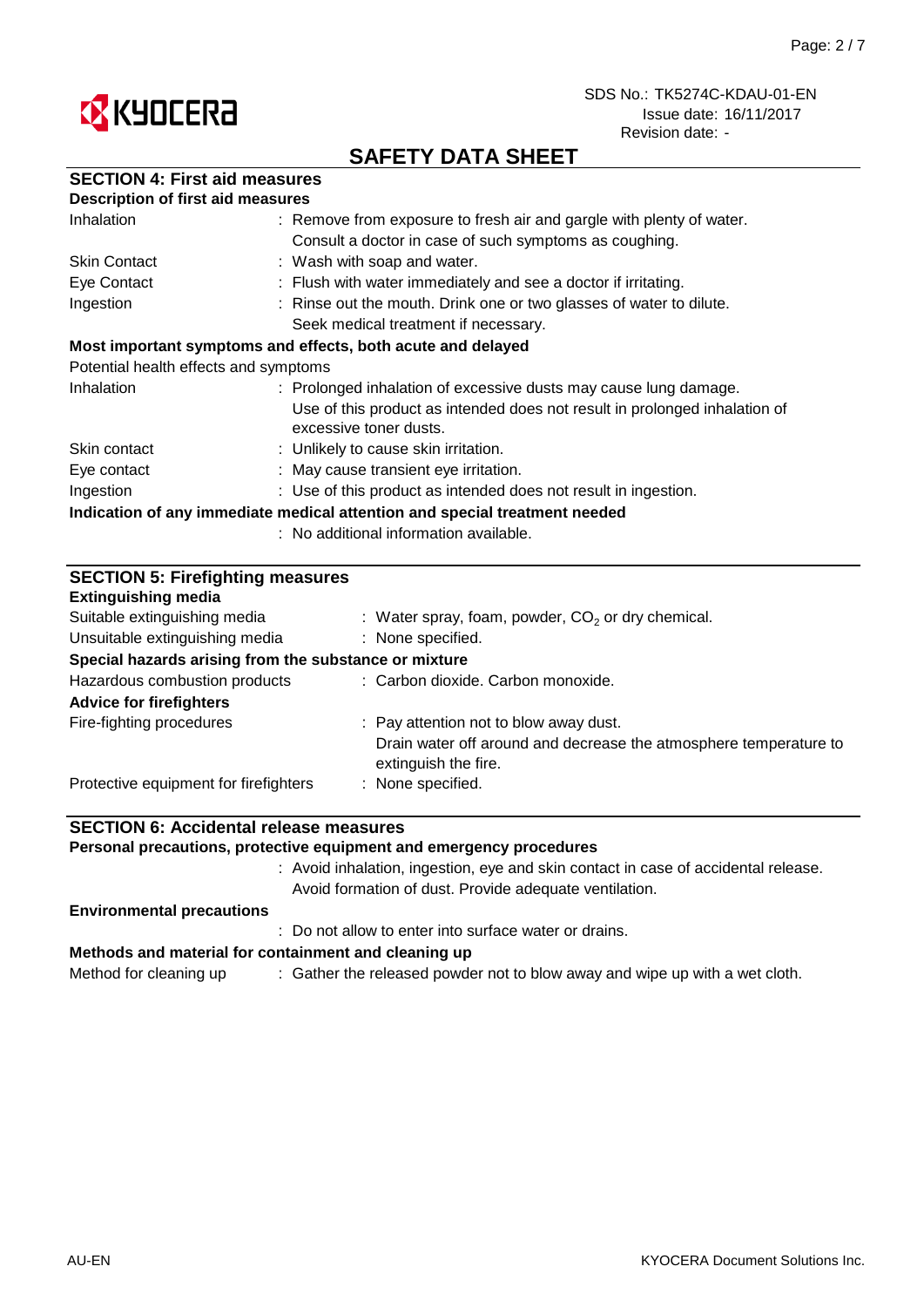

# **SAFETY DATA SHEET**

### **SECTION 7: Handling and storage**

### **Precautions for safe handling**

: Do not attempt to force open or destroy the toner container or unit. See installation guide of this product.

#### **Conditions for safe storage, including any incompatibilities**

: Keep the toner container or unit tightly closed and store in a cool, dry and dark place keeping away from fire. Keep out of the reach of children.

### **SECTION 8: Exposure controls/personal protection**

### **Control parameters**

(Reference data)

US ACGIH TLV (TWA)

Particles: 10 ㎎/㎥ (Inhalable particles), 3 ㎎/㎥ (Respirable particles) Titanium dioxide: 10 mg/m<sup>3</sup>

### US OSHA PEL (TWA)

Particles: 15 ㎎/㎥ (Total dust), 5 ㎎/㎥ (Respirable fraction) Amorphous silica: 80 mg/m<sup>3</sup>/%SiO<sub>2</sub> Titanium dioxide: 15 ㎎/㎥ (Total dust)

| Australian exposure standards: Workplace Exposure Standards for Airborne Contaminants, Appendix A |  |
|---------------------------------------------------------------------------------------------------|--|
| Titanium dioxide: TWA 10 mg/ $m^3$                                                                |  |

#### **Exposure controls**

| Appropriate engineering controls | : Special ventilator is not required under normal intended use.<br>Use in a well ventilated area.                                  |
|----------------------------------|------------------------------------------------------------------------------------------------------------------------------------|
| Personal protective equipment    | : Respiratory protection, eye protection, hand protection, skin and body<br>protection are not required under normal intended use. |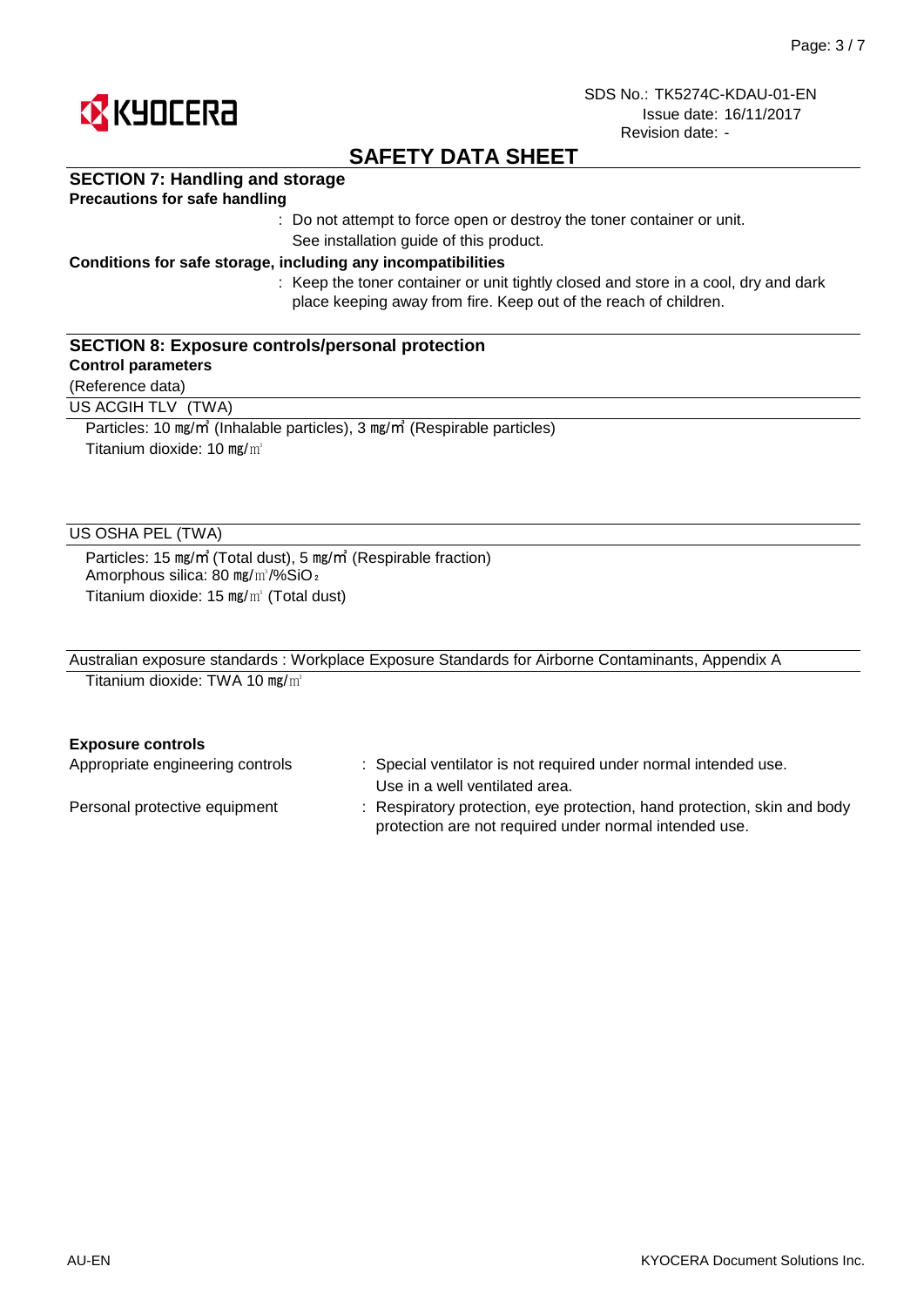

# **SAFETY DATA SHEET**

## **SECTION 9: Physical and chemical properties**

**Information on basic physical and chemical properties**

| Physical state                          | : Solid.                                       |
|-----------------------------------------|------------------------------------------------|
|                                         | (Fine powder)                                  |
| Color                                   | : Cyan.                                        |
| Odor                                    | Odorless.                                      |
| Odor threshold                          | : No data available.                           |
| рH                                      | : No data available.                           |
| Melting point                           | : 100-120 ℃<br>(Toner)                         |
| Initial boiling point and boiling range | : No data available.                           |
| Flash point                             | : No data available.                           |
| Evaporation rate                        | : No data available.                           |
| Flammability (solid, gas)               | : No data available.                           |
| Upper/lower flammability or explosive   | : No data available.                           |
| limits                                  |                                                |
| Vapour pressure                         | No data available.                             |
| Vapour density                          | : No data available.                           |
| Relative density                        | : 1.2-1.4 $g/cm^{3}$<br>(Toner)                |
| Solubility(ies)                         | Almost insoluble in water.                     |
| Partition coefficient: n-octanol/water  | : No data available.                           |
| Auto-ignition temperature               | No data available.                             |
| Decomposition temperature               | : No data available.                           |
| Viscosity                               | : No data available.                           |
| <b>Explosive properties</b>             | : No data available.                           |
| Oxidising properties                    | : No data available.                           |
| <b>Other information</b>                |                                                |
| Dust explosion properties               | : Dust explosion is improbable under normal in |
|                                         |                                                |

ntended use. Experimental explosiveness of toner is classified into the same rank such kind of powder as flour, dry milk and resin powder according to the pressure rising speed.

| <b>SECTION 10: Stability and reactivity</b>                          |  |  |  |
|----------------------------------------------------------------------|--|--|--|
| $:$ No data available.                                               |  |  |  |
| : This product is stable under normal conditions of use and storage. |  |  |  |
| : Hazardous reactions will not occur.                                |  |  |  |
| : None specified.                                                    |  |  |  |
| : None specified.                                                    |  |  |  |
| : Hazardous decomposition products are not to be produced.           |  |  |  |
|                                                                      |  |  |  |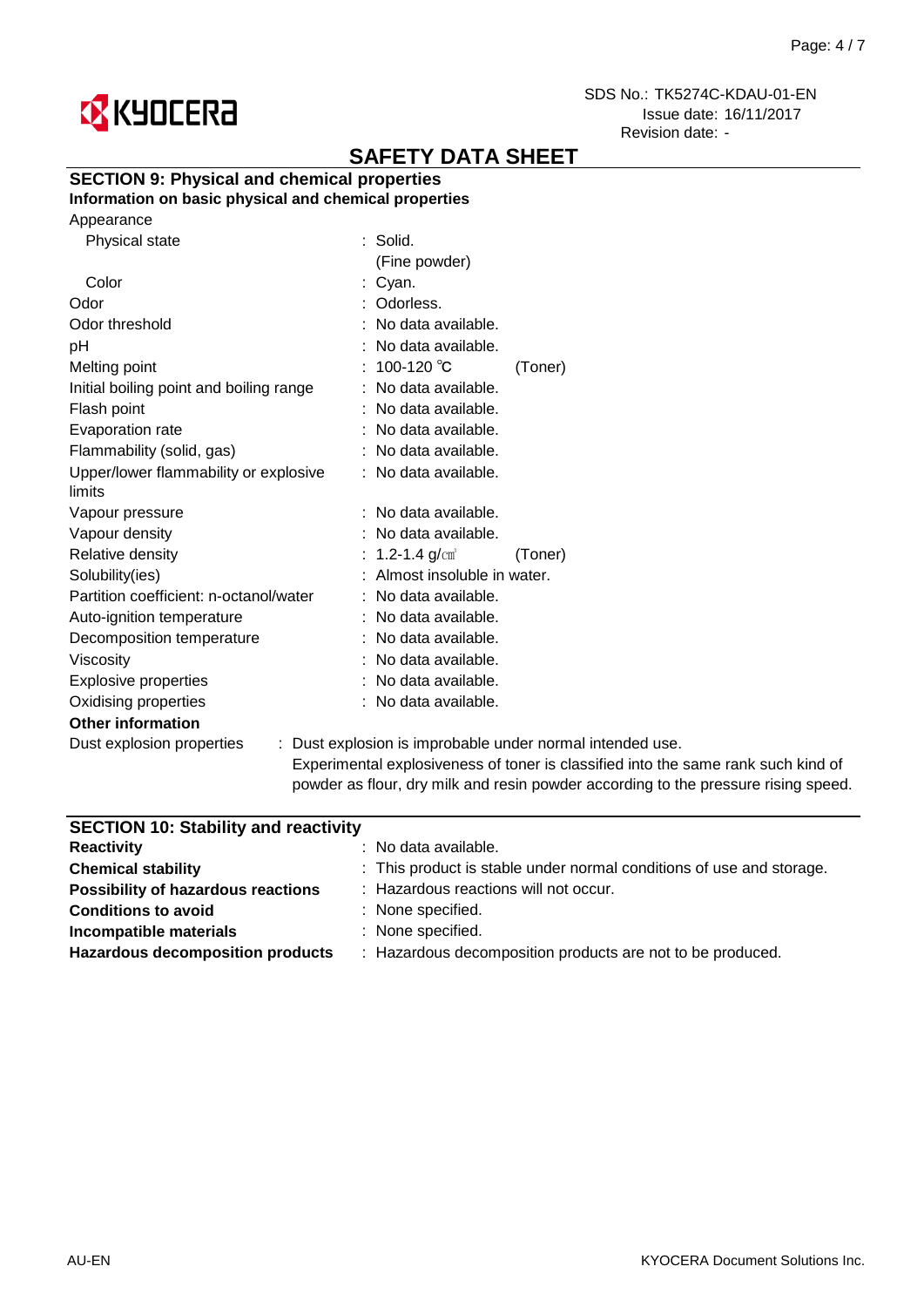

# **SAFETY DATA SHEET**

## **SECTION 11: Toxicological information**

### **Information on toxicological effects**

| Acute toxicity                                        |                                                                                                                                                                                                          |
|-------------------------------------------------------|----------------------------------------------------------------------------------------------------------------------------------------------------------------------------------------------------------|
| Oral $(LD_{50})$                                      | $\therefore$ > 2000 mg/kg (rat)<br>(Based on test result of similar product.) (Toner)                                                                                                                    |
| Dermal $(LD_{50})$                                    | : No data available.<br>(Toner)                                                                                                                                                                          |
| Inhalation $(LC_{50}(4hr))$                           | $:$ > 5.0 mg/l (rat)<br>(Based on test result of similar product.) (Toner)                                                                                                                               |
| Skin corrosion/irritation<br>Acute skin irritation    | : Non-irritant (rabbit)<br>(Based on test result of similar product.) (Toner)                                                                                                                            |
| Serious eye damage/irritation<br>Acute eye irritation | : Minimal irritant (rabbit)                                                                                                                                                                              |
| Respiratory or skin sensitisation                     | (Based on test result of similar product.) (Toner)                                                                                                                                                       |
| Skin sensitisation                                    | : Non-sensitiser (mouse)<br>(Based on test result of similar product.) (Toner)                                                                                                                           |
| Germ cell mutagenicity                                | : Ames Test is Negative.<br>(Toner)                                                                                                                                                                      |
| Carcinogenicity                                       | Information of Ingredients : No mutagen, according to MAK, TRGS905 and (EC) No 1272/2008 Annex VI.                                                                                                       |
| Information of Ingredients                            | : No carcinogen or potential carcinogen according to IARC, Japan Association on<br>Industrial Health, ACGIH, EPA, OSHA, NTP, MAK, California Proposition 65,<br>TRGS 905 and (EC) No 1272/2008 Annex VI. |
| (except titanium dioxide).                            |                                                                                                                                                                                                          |

t titanium dioxide)

The IARC reevaluated titanium dioxide as a Group 2B carcinogen (possibly carcinogenic to humans) as the result of inhalation exposure test in rats. But, oral/skin test does not show carcinogenicity. (\*2) In the animal chronic inhalation studies for titanium dioxide, the lung tumor was observed in only rats. It is estimated that this is attributed to the overload of rat's lung clearance mechanism (overload phenomenon). (\*3) The inhalation of excessive titanium dioxide dose not occur in normal use of this product. Also, epidemiological studies to date have not revealed any evidence of the relation between occupational exposure to titanium dioxide and respiratory tract diseases.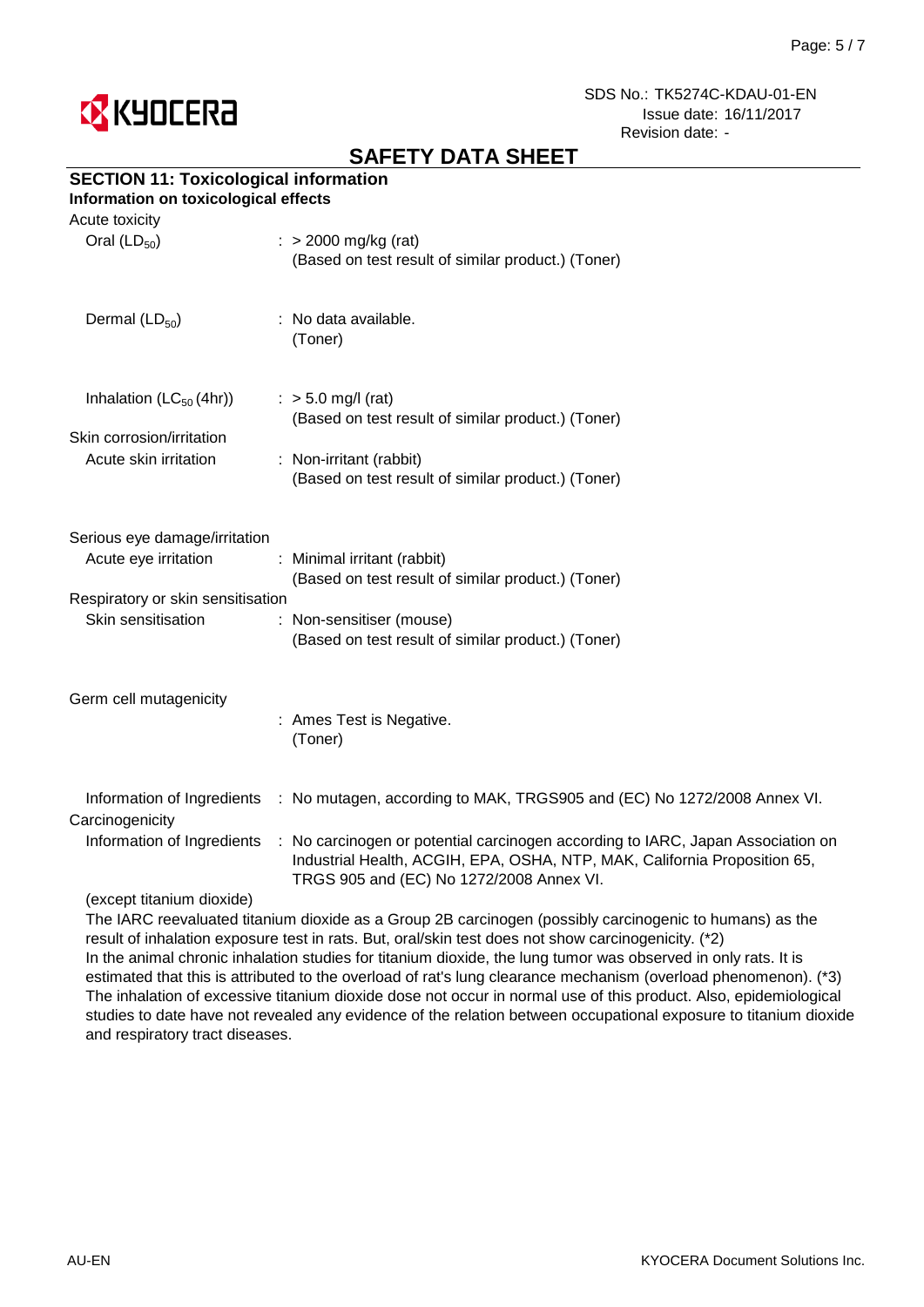

# **SAFETY DATA SHEET**

| Reproductive toxicity                                                                                                                                                                                                                         |                                                                                                                                                                                                                                                                                                                                                                                                                                                                                                                     |
|-----------------------------------------------------------------------------------------------------------------------------------------------------------------------------------------------------------------------------------------------|---------------------------------------------------------------------------------------------------------------------------------------------------------------------------------------------------------------------------------------------------------------------------------------------------------------------------------------------------------------------------------------------------------------------------------------------------------------------------------------------------------------------|
| Information of Ingredients                                                                                                                                                                                                                    | : No reproductive toxicant according to MAK, California Proposition 65, TRGS905<br>and (EC) No 1272/2008 Annex VI.                                                                                                                                                                                                                                                                                                                                                                                                  |
| STOT-single exposure                                                                                                                                                                                                                          | : No data available.                                                                                                                                                                                                                                                                                                                                                                                                                                                                                                |
| STOT-repeated exposure                                                                                                                                                                                                                        | : No data available.                                                                                                                                                                                                                                                                                                                                                                                                                                                                                                |
| Aspiration hazard                                                                                                                                                                                                                             | : No data available.                                                                                                                                                                                                                                                                                                                                                                                                                                                                                                |
| Chronic effects                                                                                                                                                                                                                               | : In a study in rats by chronic inhalation exposure to a typical toner, a mild to<br>moderate degree of lung fibrosis was observed in 92% of the rats in the high<br>concentration (16 mg/m <sup>3</sup> ) exposure group, and a minimal to mild degree of fibrosis<br>was noted in 22% of the animal in the middle $(4 \text{ mg/m}^3)$ exposure group. (*1)<br>But no pulmonary change was reported in the lowest (1 mg/m <sup>3</sup> ) exposure group, the<br>most relevant level to potential human exposures. |
| Other information                                                                                                                                                                                                                             | : No data available.                                                                                                                                                                                                                                                                                                                                                                                                                                                                                                |
| <b>SECTION 12: Ecological information</b><br><b>Ecotoxicity</b><br><b>Persistence and degradability</b><br><b>Bioaccumulative potential</b><br><b>Mobility in soil</b><br>Other adverse effects<br><b>SECTION 13: Disposal considerations</b> | No data available.<br>No data available.<br>No data available.<br>No data available.<br>: No additional information available.                                                                                                                                                                                                                                                                                                                                                                                      |
| <b>Waste treatment methods</b>                                                                                                                                                                                                                | : Do not attempt to incinerate the toner container or unit and the waste toner                                                                                                                                                                                                                                                                                                                                                                                                                                      |
|                                                                                                                                                                                                                                               | yourself. Dangerous sparks may cause burn.                                                                                                                                                                                                                                                                                                                                                                                                                                                                          |
|                                                                                                                                                                                                                                               | Any disposal practice should be done under conditions which meet local, state and<br>federal laws and regulations relating to waste (contact local or state environmental<br>agency for specific rules).                                                                                                                                                                                                                                                                                                            |
| <b>SECTION 14: Transport information</b>                                                                                                                                                                                                      |                                                                                                                                                                                                                                                                                                                                                                                                                                                                                                                     |
| <b>UN number</b>                                                                                                                                                                                                                              | None.                                                                                                                                                                                                                                                                                                                                                                                                                                                                                                               |
| UN proper shipping name                                                                                                                                                                                                                       | None.                                                                                                                                                                                                                                                                                                                                                                                                                                                                                                               |
| <b>Transport hazard class(es)</b>                                                                                                                                                                                                             | None.                                                                                                                                                                                                                                                                                                                                                                                                                                                                                                               |
| <b>Packing group</b>                                                                                                                                                                                                                          | None.                                                                                                                                                                                                                                                                                                                                                                                                                                                                                                               |
| <b>Environmental hazards</b>                                                                                                                                                                                                                  | : None.                                                                                                                                                                                                                                                                                                                                                                                                                                                                                                             |
| Special precautions for user                                                                                                                                                                                                                  | : No additional information available.                                                                                                                                                                                                                                                                                                                                                                                                                                                                              |
|                                                                                                                                                                                                                                               | Transport in bulk according to Annex II of MARPOL73/78 and the IBC Code                                                                                                                                                                                                                                                                                                                                                                                                                                             |

: Not applicable.

### **SECTION 15: Regulatory information**

#### US regulations **Safety, health and environmental regulations/legislation specific for the substance or mixture**

All ingredients in this product comply with order under TSCA.

Canada regulations

This product is not a WHMIS-controlled product, since we consider it as a Manufactured article.

EU regulations

This product is not classified as hazardous mixture according to Regulation (EC) No 1272/2008 (CLP).

This product does not contain substances which present a health or environmental hazard within the meaning of CLP.